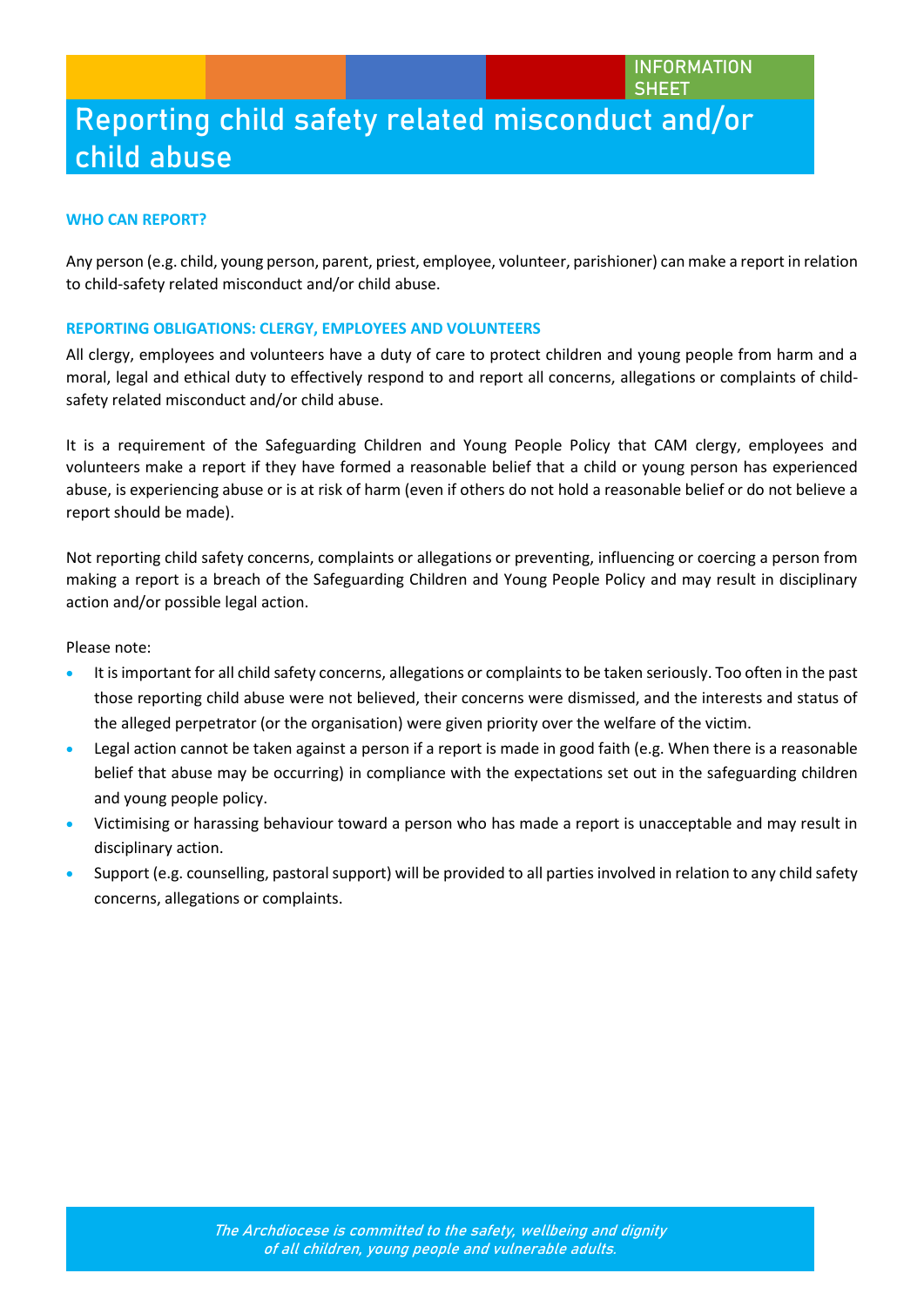**INFORMATION SHEET**

### **Reporting child safety related misconduct and/or child abuse**

#### **MANDATORY REPORTERS**

Sections 162, 182 and 184 of the *Children, Youth and Families Act 2005* (Vic) and s 67ZA of the *Family Law Act 1975 (Cth)*, establish a legal obligation for certain professionals to report child abuse to statutory authorities if they have formed a belief on reasonable grounds that a child is in need of protection from physical injury or sexual abuse and the child's parents are unable or unwilling to protect the child. The failure of a mandatory reporter to make a report is considered a criminal offence.

In Victoria, the following professionals are mandated to report:

- Registered medical practitioners
- Nurses and midwives
- Registered teachers, including early childhood teachers
- School principals
- Members of the police force.
- Out-of-home care workers
- Early childhood workers
- Youth justice workers
- Registered psychologists
- School counsellors

Effective from the  $17<sup>th</sup>$  of February 2020, 'people in religious ministry' will be added to the list of mandatory reporters under the *Children, Youth and Families Act 2005*. Within the Catholic Archdiocese of Melbourne, 'people in religious ministry' refers to those in ordained ministry (i.e. bishop, priest or deacon).

S 67ZA of the *Family Law Act 1975* (Cth) imposes a mandatory reporting obligation on:

- The Registrar or a Deputy Registrar of a Registry of the Family Court of Australia
- The Registrar or a Deputy Registrar of the Family Court of Western Australia
- A Registrar of the Federal Circuit Court of Australia
- A family consultant
- A family counsellor
- A family dispute resolution practitioner
- An arbitrator
- A lawyer independently representing a child's interests.

[http://www.austlii.edu.au/cgi-bin/viewdoc/au/legis/cth/consol\\_act/fla1975114/s67za.html](http://www.austlii.edu.au/cgi-bin/viewdoc/au/legis/cth/consol_act/fla1975114/s67za.html)

#### **Mandatory reporting**

The legal obligations under s 162, 182 and 184 of the *Children, Youth and Families Act 2005* (Vic) and s 67ZA of the *Family Law Act 1975 (Cth)* for certain professionals to report child abuse to child protection authorities.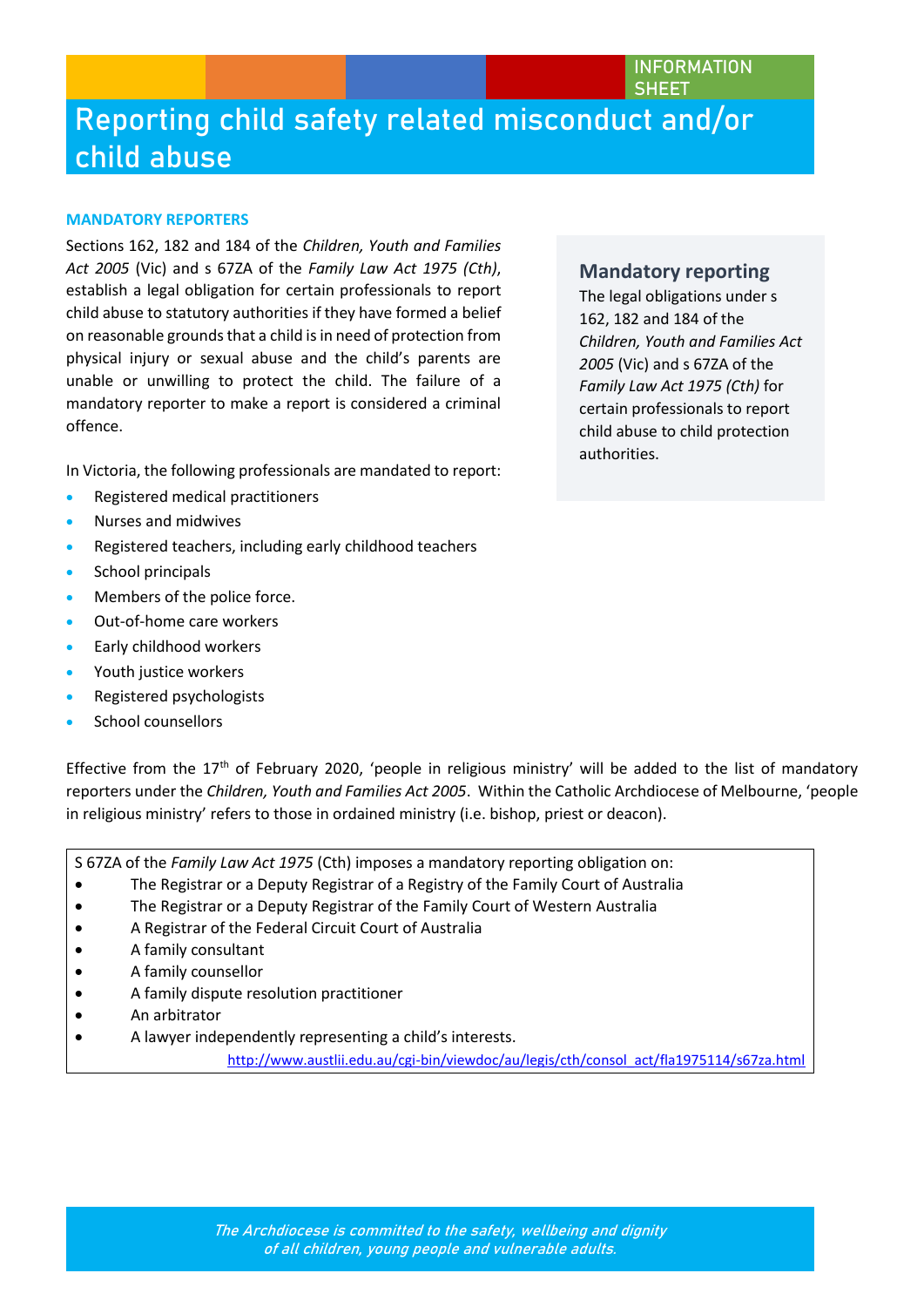#### **INFORMATION SHEET**

# **Reporting child safety related misconduct and/or child abuse**

#### **WHEN TO ACT?**

Reporting child abuse requires a person to form a 'reasonable' belief that a child or young person has experienced abuse, is experiencing abuse or is at risk of harm.

A reasonable belief is formed if a reasonable person in the same position would have formed the same belief on the same grounds. Definitive proof or evidence that abuse has occurred, is occurring, or that a child or young person is at risk is not required and it is not appropriate to undertake an investigation.

A reasonable belief might be formed by one or more of the following:

- A child or young person discloses abuse
- Observing one or more physical and/or behavioural indicators of abuse
- A complaint or allegation is made about behaviour that compromises the safety, health or wellbeing of children or young people
- Witnessing behaviour that suggests that a child or young person is being harmed or at risk of abuse
- A child or young person reports that someone else is experiencing abuse (they may be referring to themselves)
- A perpetrator discloses that they are harming a child or young person
- A child or young person creates drawings or stories that involve themes or events involving abuse
- An adult discloses historical abuse that occurred when they were a child.

It is important to note that each concern, allegation or complaint that arises will vary. In some instances, we can immediately form a reasonable belief and proceed to make a report (e.g. a child has made a disclosure of abuse). In other instances, forming a reasonable belief may require careful observation and monitoring of the situation (e.g. observing possible indicators that may suggest that a child is experiencing abuse) over a period of time.

The disclosure of abuse can be a very difficult and emotionally challenging process for a child, young person or adult and needs to be handled sensitively and respectfully. See **INFORMATION SHEET: Responding to Disclosures** for useful information and guidelines for responding to disclosures in a supportive and effective manner.

All information relating to a concern, allegation or complaint is to be treated with sensitivity and the upmost confidentiality. Disclosing or sharing information with those not directly responsible for responding to a concern or allegation (e.g. gossip) may have serious consequences for the safety and wellbeing of those involved and the integrity of any future investigation (e.g. evidence may be destroyed, witnesses may be threatened or the alleged perpetrator may be 'tipped off'). Unauthorised breaches of confidentiality will result in disciplinary action.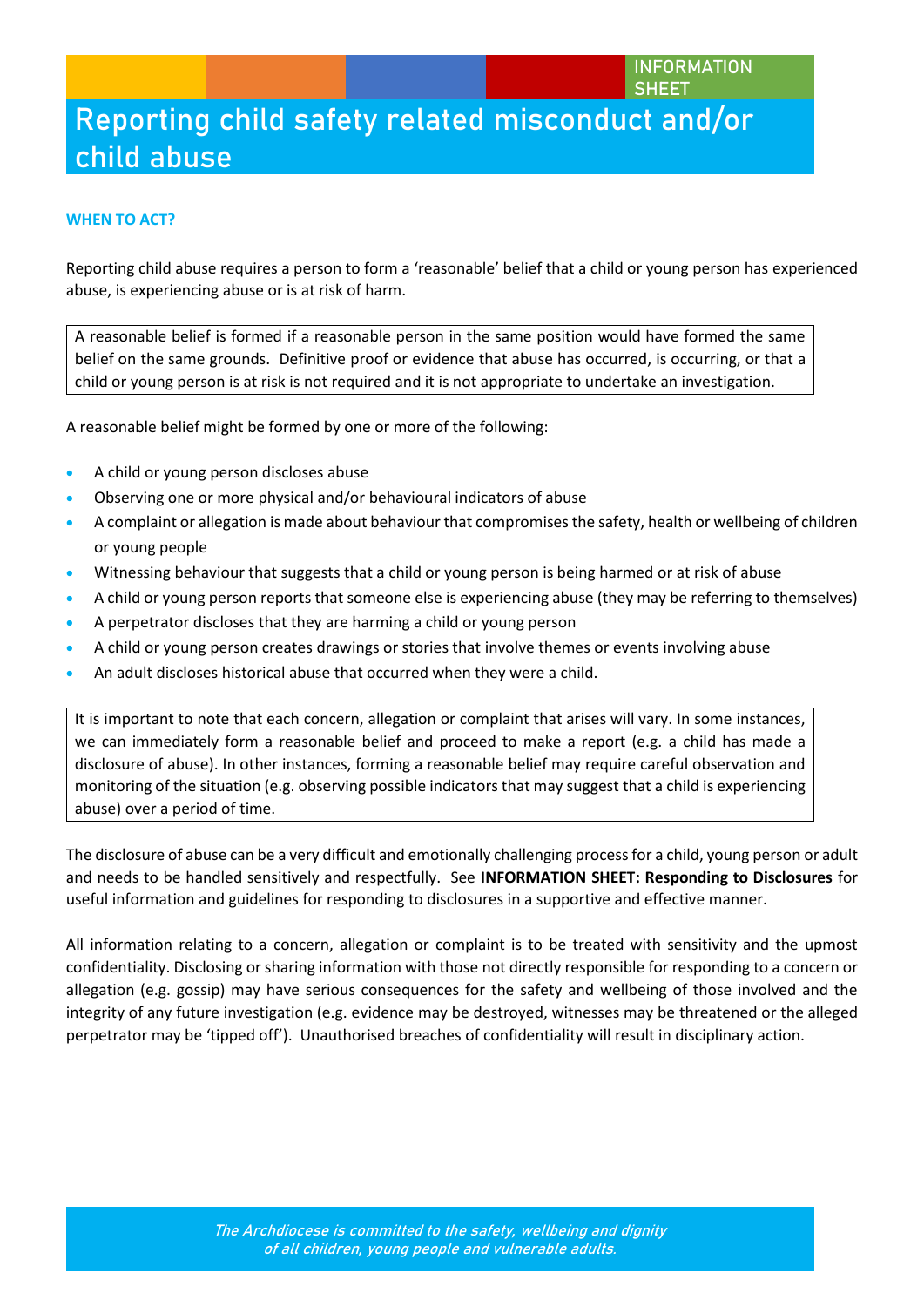#### **HOW DO WE REPORT A CONCERN, ALLEGATION OR COMPLAINT?**

Making a child-safety related misconduct and/or child abuse report involves notifying statutory authorities and the Professional Standards Unit (PSU) of the Catholic Archdiocese of Melbourne in a timely manner (as soon as practicable after forming a reasonable belief, unless the child or young person is in imminent danger).

#### **Immediate danger**

If a child or young person is in imminent danger, a report to Victoria Police must be made immediately (phone '000').

Reports to statutory authorities can be made directly and/or with the assistance of an immediate supervisor or the PSU. The PSU can provide advice, support and information to assist any person making a disclosure and/or report.

All reports are to be documented on the **Child-safety Related Misconduct and/or Child Abuse Report Form** and emailed to the Professional Standards Unit – [psu@cam.org.au](mailto:psu@cam.org.au) – as soon as practicable.

The Professional Standards Unit (PSU) is responsible for coordinating child-safety related misconduct and/or child abuse reports in relation to the safety and wellbeing of children and young people and liaising with statutory authorities e.g. Victoria Police, Reportable Conduct Scheme – Commission for Children and Young People. See section - PSU's role in relation to reports of alleged child abuse.

**All concerns, allegations or complaints of child-safety related misconduct and/or child abuse will be taken seriously, treated with sensitivity, and acted upon consistent with the Catholic Archdiocese of Melbourne's moral, ethical and legal obligations.** 

In Victoria, alleged child abuse perpetrated by:

- Clergy, employees and volunteers is reported to the sexual offences and child abuse investigation team (SOCIT) within Victoria Police
- Family members (or children) is reported to Child Protection Department of Health and Human Services (DHHS).
- A child or young person is reported to Child Protection (DHHS) and/or the SOCIT (Victoria Police) (e.g. sexually harmful behaviour, aggression, violence, online exploitation).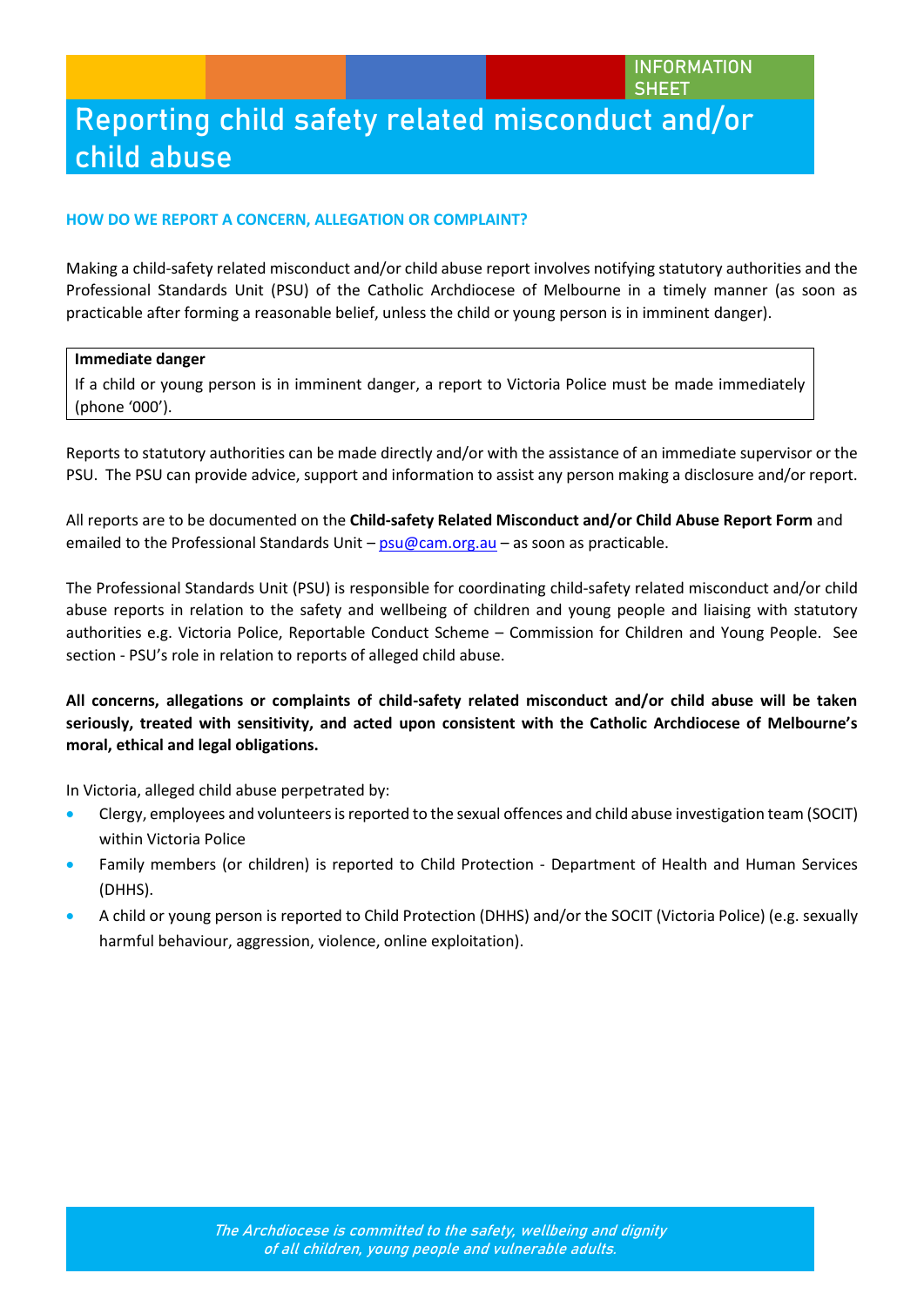#### **REPORTABLE CONDUCT SCHEME**

The Catholic Archdiocese of Melbourne has a legal responsibility under the Reportable Conduct Scheme to report current and historical incidents of suspected child abuse (e.g. Physical, sexual, emotional abuse and neglect, grooming) or child-related misconduct of clergy, employees and volunteers to the Commission for Children and Young People (CCYP).

The CCYP provides independent oversight of an organisation's investigative response to allegations of child abuse and misconduct perpetrated by an employee or volunteer of an organisation. Under the scheme, reportable conduct will include allegations against clergy, workers or volunteers of child abuse and misconduct involving children and young people. See **INFORMATION SHEET: Reportable Conduct Scheme -** provides an overview of the Reportable Conduct Scheme.

### **Welfare concerns**

If a child does not appear to be experiencing abuse but there are significant concerns for their welfare (e.g. lack of food, significant relationship difficulties with their parents), a referral can be made to Child and Family Information, Referral and Support Teams (Child FIRST) located across Victoria.

Child and Family Information, Referral and Support Teams (Child FIRST) is a Victorian State Government initiative set up under the Children, Youth and Families Act 2005 (Vic) to support families when there are concerns about the wellbeing of a child. This service provides assistance to families in situations where the issues of concern have a low to medium impact on the child and where the immediate safety of the child is not comprised.

Child FIRST links families with relevant services to provide assistance with the care and wellbeing of children and young people.

#### **Child FIRST**

Contact details of a local Child FIRST provider can be located through: [https://services.dhhs.vic.gov.au/referral-and-support](https://services.dhhs.vic.gov.au/referral-and-support-teams)[teams](https://services.dhhs.vic.gov.au/referral-and-support-teams)

#### **VICTORIA POLICE**

Sexual Offences and Child Abuse Investigation Team (SOCIT): <https://www.police.vic.gov.au/sexual-offences-and-child-abuse-investigation-teams-1>

#### **CHILD PROTECTION (DHHS) REGIONS**

Child Protection performs a range of functions including:

- Investigating matters where it is alleged that a child or young person is at risk of harm
- Referring families to services to support them to provide a safe and supportive environment for their children (e.g. Counselling, parenting support)
- Taking action to ensure the safety of children and young people.

When making a report to Child Protection, the reporting person may choose to identify themselves or make a report anonymously. Notifying family members that a report is being made, may in some cases, place the child or young person at further risk. It is advisable not to inform family members that a report is being made to Child Protection unless Child Protection has indicated it is safe to inform the family.

- North and West (Metro): 1300 664 9777
- South: 1300 655 795

**The Archdiocese is committed to the safety, wellbeing and dignity of all children, young people and vulnerable adults.**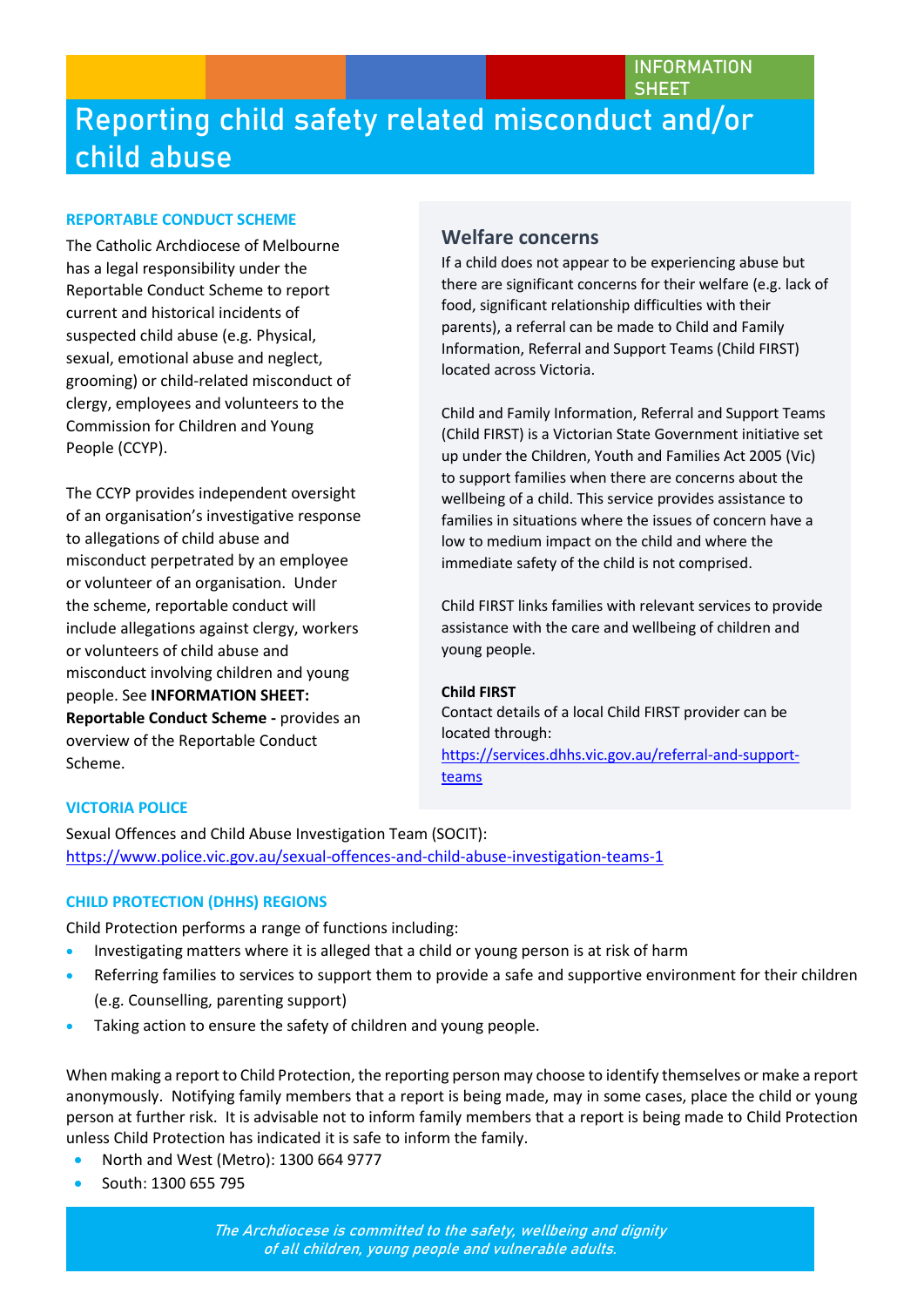- East: 1300 360 391
- West (Rural): 1800 075 599

After-hours and weekends: 13 12 78

#### **PROFESSIONAL STANDARDS UNIT**

- Phone: 9926 5630
- Email: [psu@cam.org.au](mailto:psu@cam.org.au)

#### Please note:

If you are reporting this matter to your supervisor, it is important to consider whether your immediate supervisor is implicated in the alleged abuse that has taken place. If that is the case, report the matter directly to the PSU for advice and guidance.

Where an allegation involves a staff member of the Professional Standards Unit, the matter should be referred to the CAM Director of Human Resources to take the necessary action to report the matter to statutory authorities and/or organise an independent investigation of the matter.

Where the matter involves the Archbishop or bishop, procedures articulated in Motu Proprio "Vos Estis Lux Mundi" (Apostolic Letter of Pope Francis) will be activated with oversight from the Australian Catholic Centre for Professional Standards (ACCPS).

It is important to remember that the safety and wellbeing of the child, young person or adult making a disclosure takes priority over the interests of any other person or the parish, agency or entity.

#### **RESPONDING TO HISTORICAL ABUSE**

Where the allegation or complaint relates to historical abuse by or on behalf of someone who is now over 18 years of age but was under 18 years of age when the alleged abuse took place. It is important to note that as an adult, a survivor/victim can decide whether to report the matter to the Victoria Police. Reports in relation to historical abuse can be referred to SANO Taskforce of Victoria Police.

#### **VICTORIA POLICE**

The SANO Task Force investigates historical abuse that has occurred in religious and non-government organisations:

- Phone: 1800 110 007
- **•** Email: [sanotaskforce@police.vic.gov.au](mailto:sanotaskforce@police.vic.gov.au)

The victim/survivor may also choose to report the matter to the PSU as CAM has legal obligations under the Reportable Conduct Scheme in relation to historical, as well as current incidents of abuse – see Reportable Conduct Scheme section. The victim/survivor can also make a direct report to the Reportable Conduct Scheme.

#### **REPORTABLE CONDUCT SCHEME (CCYP)**

Phone: (03) 8601 5281

**The Archdiocese is committed to the safety, wellbeing and dignity of all children, young people and vulnerable adults.**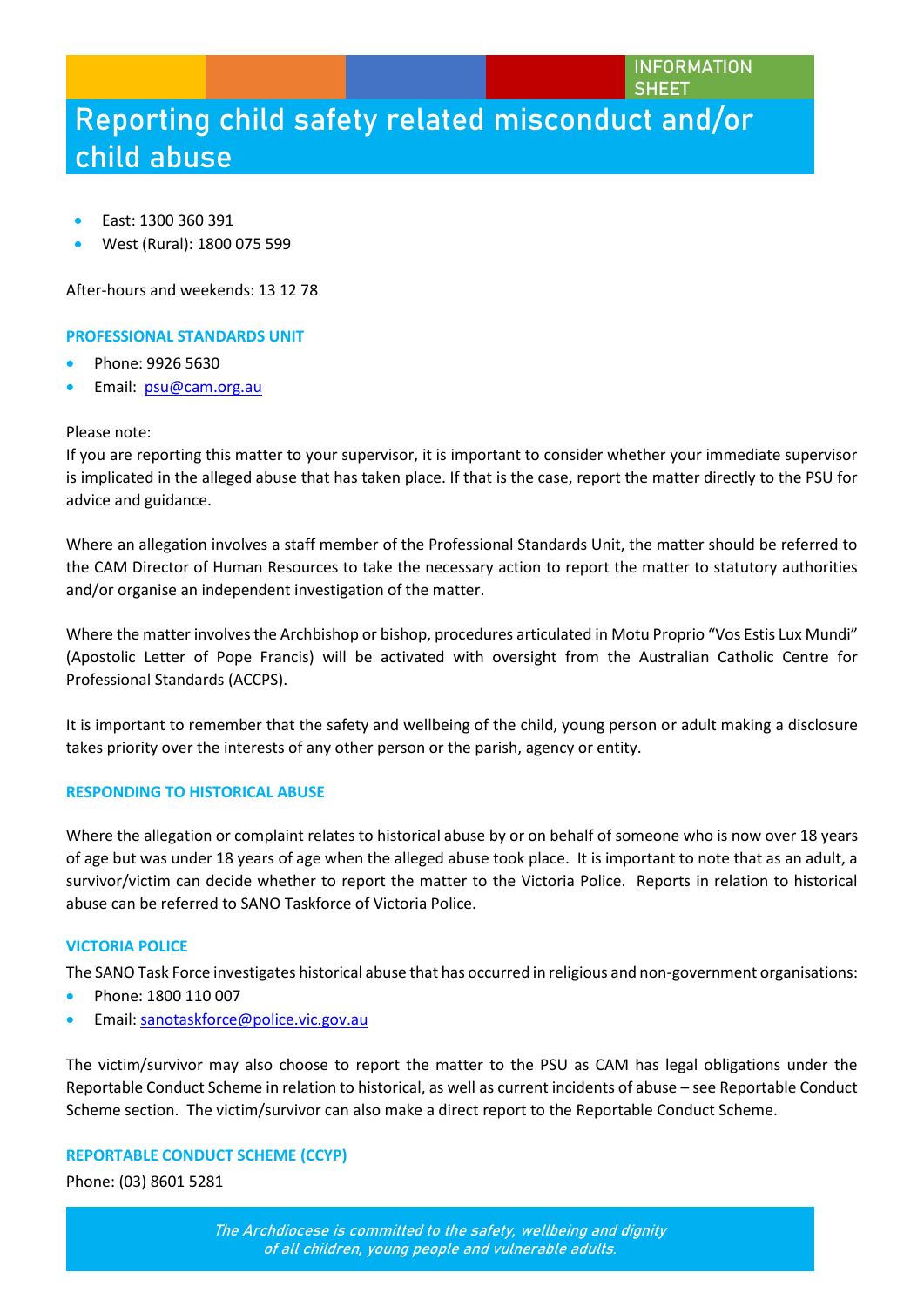#### Email[: contact@ccyp.vic.gov.au](mailto:contact@ccyp.vic.gov.au)

#### [www.ccyp.vic.gov.au](http://www.ccyp.vic.gov.au/)

Alternatively, a victim/survivor may choose to contact the following bodies in relation to redress:

- Melbourne Response deals with complaints of sexual and other abuse by priests, religious and lay persons in the Catholic Archdiocese of Melbourne. Mr Jeff Gleeson QC is the Independent Commissioner. (03) 9225 6422 [www.cam.org.au/Professional-Standards/Melbourne-Response](http://www.cam.org.au/Professional-Standards/Melbourne-Response)
- National Redress Scheme (effective from the 1 July 2018) allows survivors of institutional child sexual abuse to seek redress. 1800 737 377 [www.nationalredress.gov.au](http://www.nationalredress.gov.au/)

### **PSU'S ROLE IN RELATION TO REPORTS OF ALLEGED CHILD-SAFETY RELATED MISCONDUCT AND/OR CHILD ABUSE**

The Professional Standards Unit (PSU) is responsible for coordinating child abuse reports and liaising with statutory authorities. The PSU will be guided by the recommendations of Victoria Police and/or Child Protection in relation to any action that may be required to promote the safety of those involved and the integrity of future investigations.

The PSU will conduct a risk assessment to ensure the safety and wellbeing of the alleged victim (i.e. the child or young person), and the safety of others who may be at risk (e.g. the alleged perpetrator, other children and young people, family members, employees or volunteers). The risk assessment will inform action to be taken (e.g. alleged perpetrator may be suspended from their position until an investigation has been completed).

The safety and support needs of all parties involved in a report will be considered and addressed as part of this process e.g. counselling.

An investigation may be carried out by Victoria Police, if the matter meets the threshold for criminal investigation. The PSU will facilitate investigations: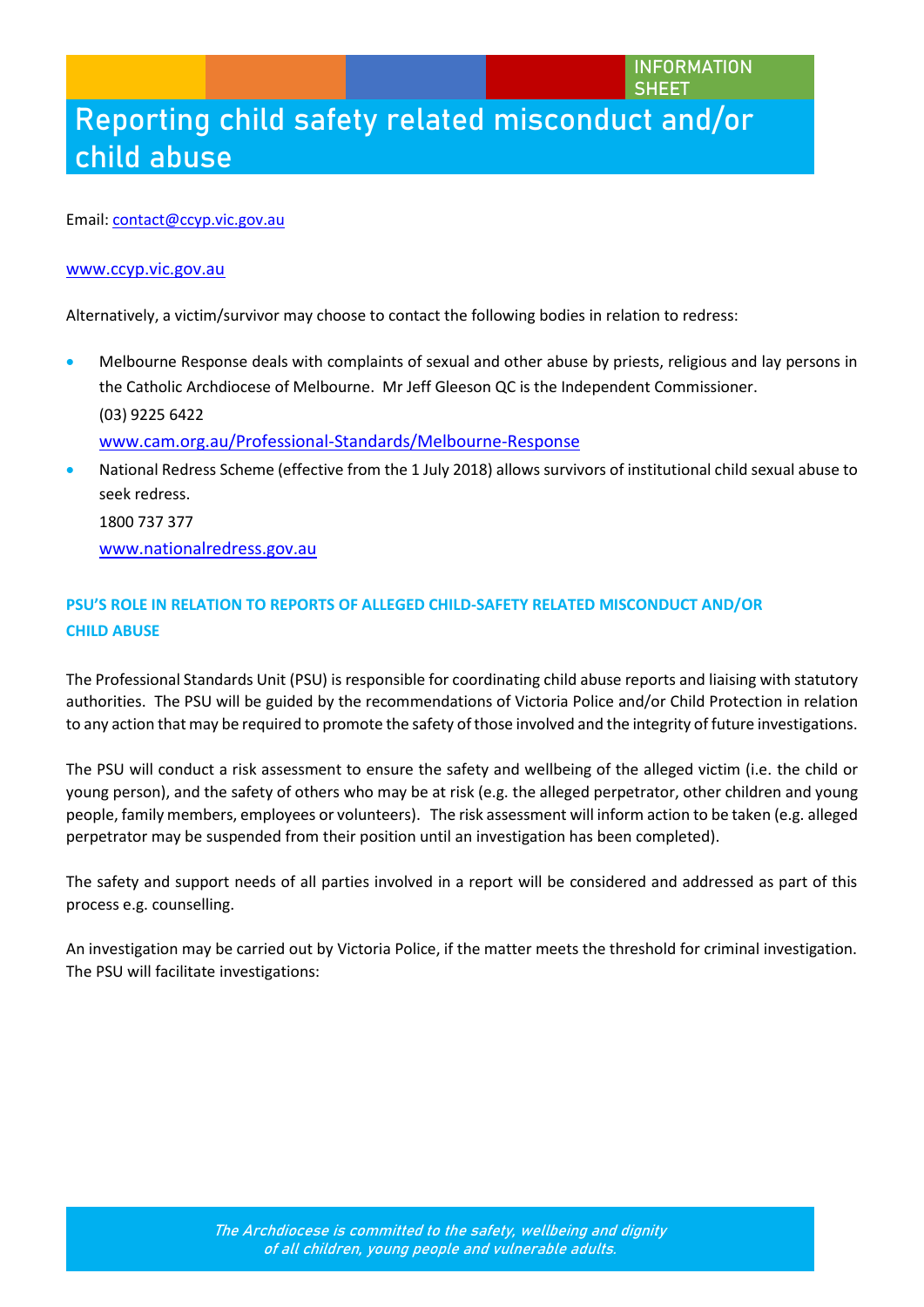- of criminal matters once Victoria Police has concluded its own investigation, to determine appropriate action in relation to the alleged perpetrator
- if the alleged misconduct does not meet the threshold for a criminal investigation but places the wellbeing and safety of children, young people and vulnerable adults at risk
- in accordance with the requirements of the Reportable Conduct Scheme into behaviour, defined as 'reportable conduct' under the scheme.

The PSU will coordinate all investigations of alleged misconduct within CAM in relation to the safety and wellbeing of children, young people and vulnerable persons. Investigations into misconduct allegations will be conducted by an independent and qualified third party (e.g. Private investigation firm).

An investigation is comprised of an examination of a concern, complaint or allegation in relation to the safety of children and young people. The investigator(s) consults with witnesses and stakeholders to gather relevant information and evidence to determine whether on the balance of probabilities the alleged behaviour occurred. Confidentiality and privacy will be maintained during the investigation process, with information provided to those who have a right or need to be informed, consistent with the principles of natural justice and our duty of care to safeguard children and young people.

Following an investigation, an outcome is determined and recommendations are made. If an allegation is substantiated, recommendations may include disciplinary sanctions such as additional supervision, training or education, redeployment, adjustment of role duties or termination of employment or volunteering role.

In the case of clergy, disciplinary action will be considered in accordance with Canon Law and may include:

- **•** pastoral supervision
- counselling
- **•** suspension of faculties
- permanent removal of faculties
- recommendation to the Holy See for a penal precept or dismissal from the clerical state (laicisation)
- excommunication.

Confidentiality and privacy in relation to reports of child abuse will be maintained consistent with the principles of natural justice and our duty of care to safeguard children and young people.

The PSU will centrally record and monitor child-safety related misconduct and/or child abuse to provide the Archbishop with oversight in relation to the safety and wellbeing of children and young people across the Archdiocese. Records of complaints and allegations of abuse will be kept in their entirety by the PSU in a secure location with access restricted to the Archbishop and PSU personnel. These records will be kept for 100 years from the date of the allegation.